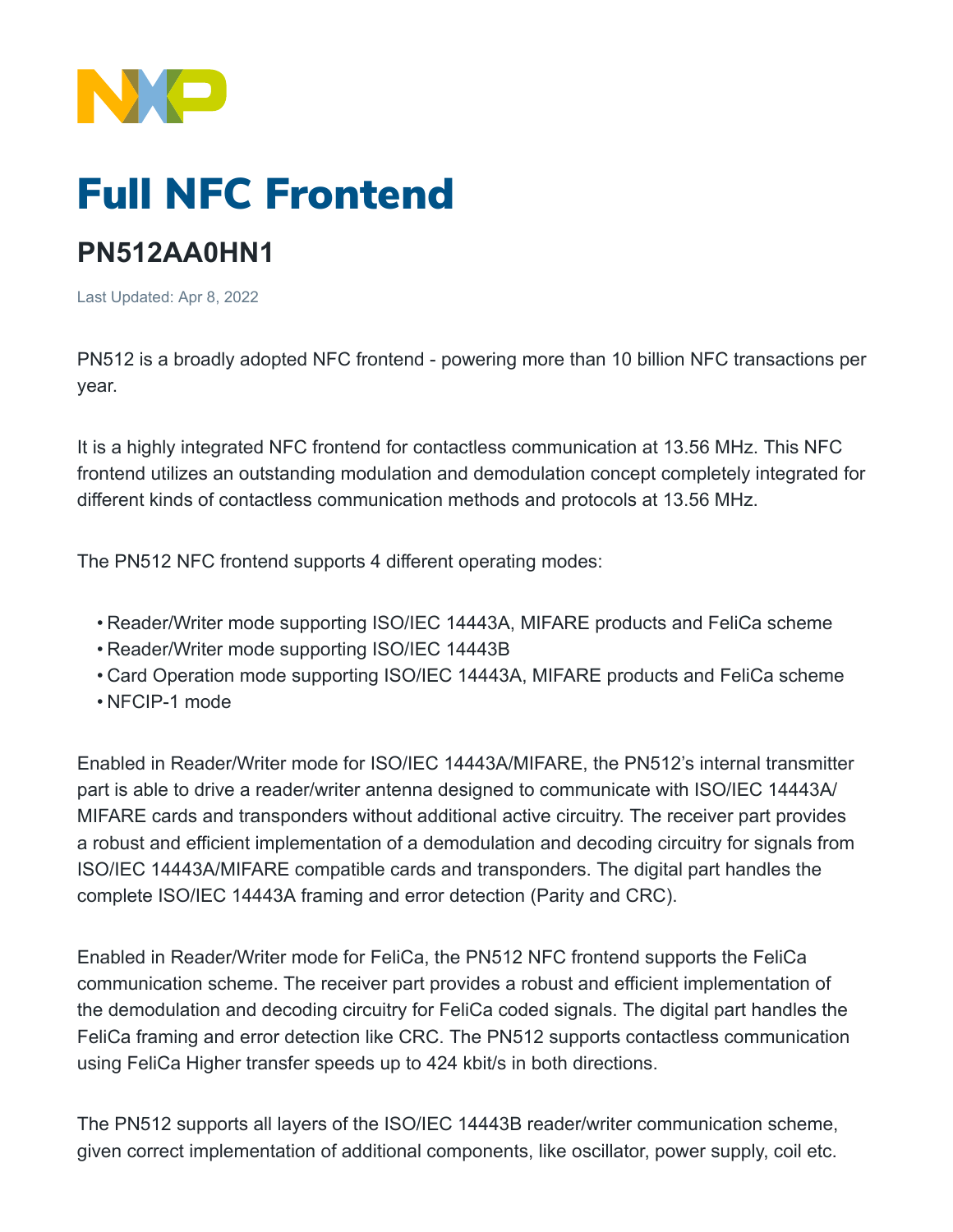and provided that standardized protocols, e.g. like ISO/IEC 14443-4 and/or ISO/IEC 14443B anticollision are correctly implemented.

In Card Operation mode, the PN512 NFC frontend is able to answer to a reader/writer command either according to the FeliCa or ISO/IEC 14443A/MIFARE card interface scheme. The PN512 generates the digital load modulated signals and in addition with an external circuit the answer can be sent back to the reader/writer. A complete card functionality is only possible in combination with a secure IC using the S²C interface.

Additionally, the PN512 NFC frontend offers the possibility to communicate directly to an NFCIP-1 device in the NFCIP-1 mode. The NFCIP-1 mode offers different communication mode and transfer speeds up to 424 kbit/s according to the Ecma 340 and ISO/IEC 18092 NFCIP-1 Standard. The digital part handles the complete NFCIP-1 framing and error detection.

Various host controller interfaces are implemented:

- 8-bit parallel interface
- SPI interface
- serial UART (similar to RS232 with voltage levels according pad voltage supply)
- I²C interface

Different available versions

The PN512 is available in three versions:

- PN5120A0HN1/C2 (HVQFN32), PN5120A0HN/C2 (HVQFN40) and PN5120A0ET/C2 (TFBGA64), hereafter named as version 2.0
- PN512AA0HN1/C2 (HVQFN32) and PN512AA0HN1/C2BI (HVQFN32 with Burn In), hereafter named as industrial version, fulfilling the automotive qualification stated in AEC-Q100 grade 3 from the Automotive Electronics Council, defining the critical stress test qualification for automotive integrated circuits (ICs).
- PN5120A0HN1/C1(HVQFN32) and PN5120A0HN/C1 (HVQFN40), hereafter named as version 1.0